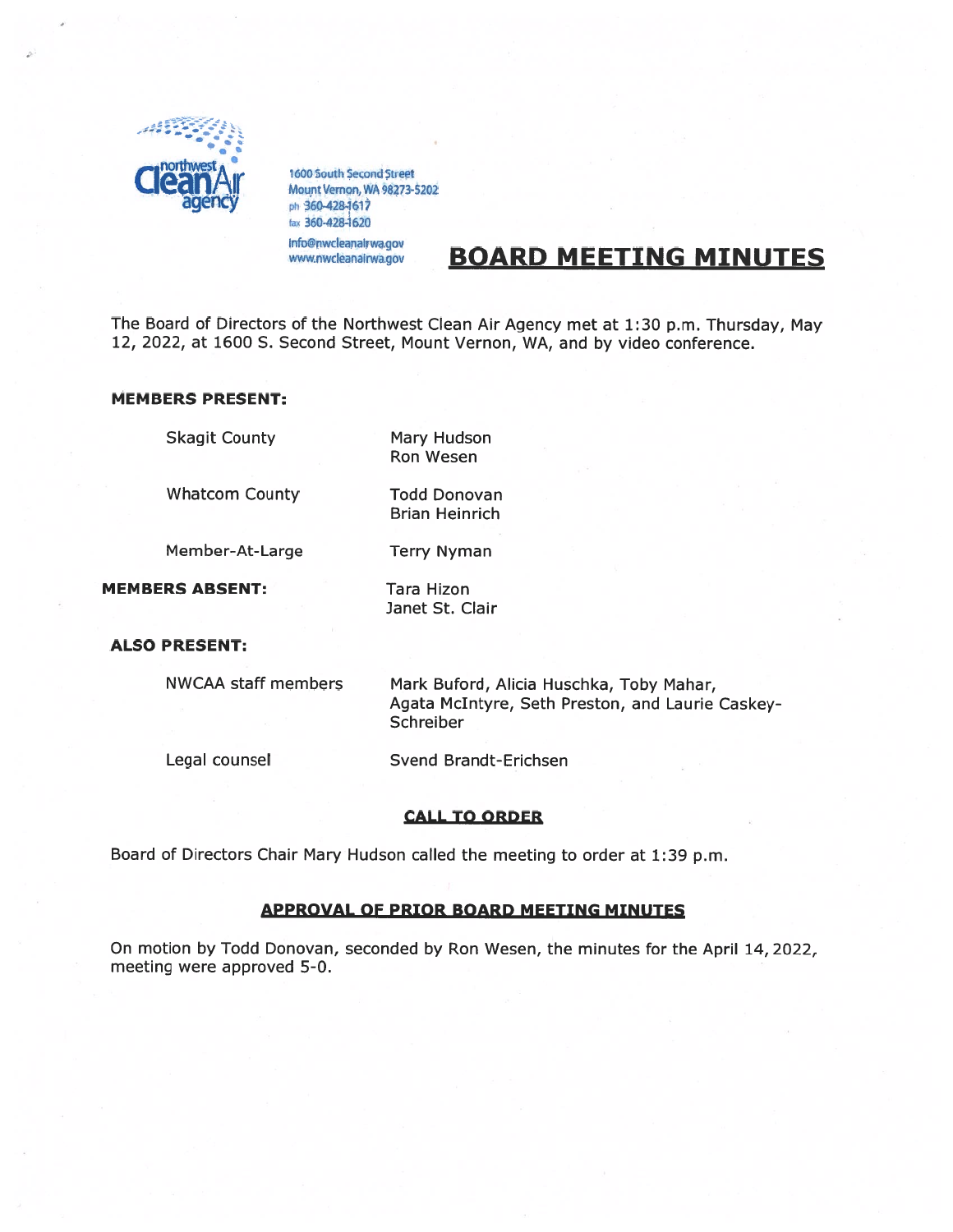# PRESENTATIONS & NEW BUSINESS

Whatcom Specialized Emergency Response Program (SERP): Team leader Chuck Henkel of the Bellingham Fire Department and Whatcom Fire District <sup>7</sup> Division Chief of Training, Justin Iverson, and Thomas D'Angelo of BP Cherry Point visited the NWCAA Board meeting to express their appreciation for the gran<sup>t</sup> that the Board approve<sup>d</sup> in 2021. The gran<sup>t</sup> funded the acquisition of their self-contained breathing equipment (SCBA).

Before the Board meeting, SERP team members demonstrated their new SCBA equipment to NWCAA staff and Board members in the parking lot. The group thanked everyone involved for investing in their program.

# Fiscal year <sup>2022</sup> third quarter financial repor<sup>t</sup> (throuah March 31, 2022) — Alicia Huschka.

NWCAA Chief Financial Officer Alicia Huschka reviewed actual financial results compare<sup>d</sup> to the annual budget for fiscal year <sup>2022</sup> for the Operating Fund for the nine-month period ending March 31, 2022.

|                        | Year-to-date | <b>Annual Budget</b> | % of Annual Budget |
|------------------------|--------------|----------------------|--------------------|
| <b>Revenues</b>        | \$4,645,721  | \$4,899,682          | 95%                |
| <i><b>Expenses</b></i> | \$3,591,534  | \$5,159,233          | 70%                |

Huschka stated that the revenues are tracking as anticipated, noting the cyclical nature of when certain revenues are billed and received during the year.

# Fiscal year 2023 proposed budget - Alicia Huschka

Agency budget calendar:

- January-February Internal budget development
- March <sup>24</sup> Reviewed draft budget with Advisory Council
- April 14 Reviewed proposed budget with Finance Committee
- May 12 Presentation of proposed budget to Board of Directors
- June 9 Adoption of budget by Board of Directors
- •July  $1 -$  New fiscal year begins

#### Proposed Budget Overview:

Incorporation of strategic <sup>p</sup>lan elements and suppor<sup>t</sup> of the following actions:

- • Meet EPA's expectations on timely compliance and permitting actions for the air operating permit program (AOP).
- Continue progress on our multi-year digital records managemen<sup>t</sup> modernization. project, which utilizes Laserfiche, an enterprise content managemen<sup>t</sup> software system.
- **Continue to locate unregistered businesses and bring them into the registered source** program.
- Continue work with Columbia Valley area residents on long-term strategy for reducing wood smoke pollution.
- Complete the funded greenhouse gas mitigation projects approve<sup>d</sup> by the Board, which includes adding solar array panels to the roof of our building.
- Continue to monitor and maintain adequate budget reserves.

Huschka and NWCAA Executive Director Mark Buford then presented the propose<sup>d</sup> fiscal year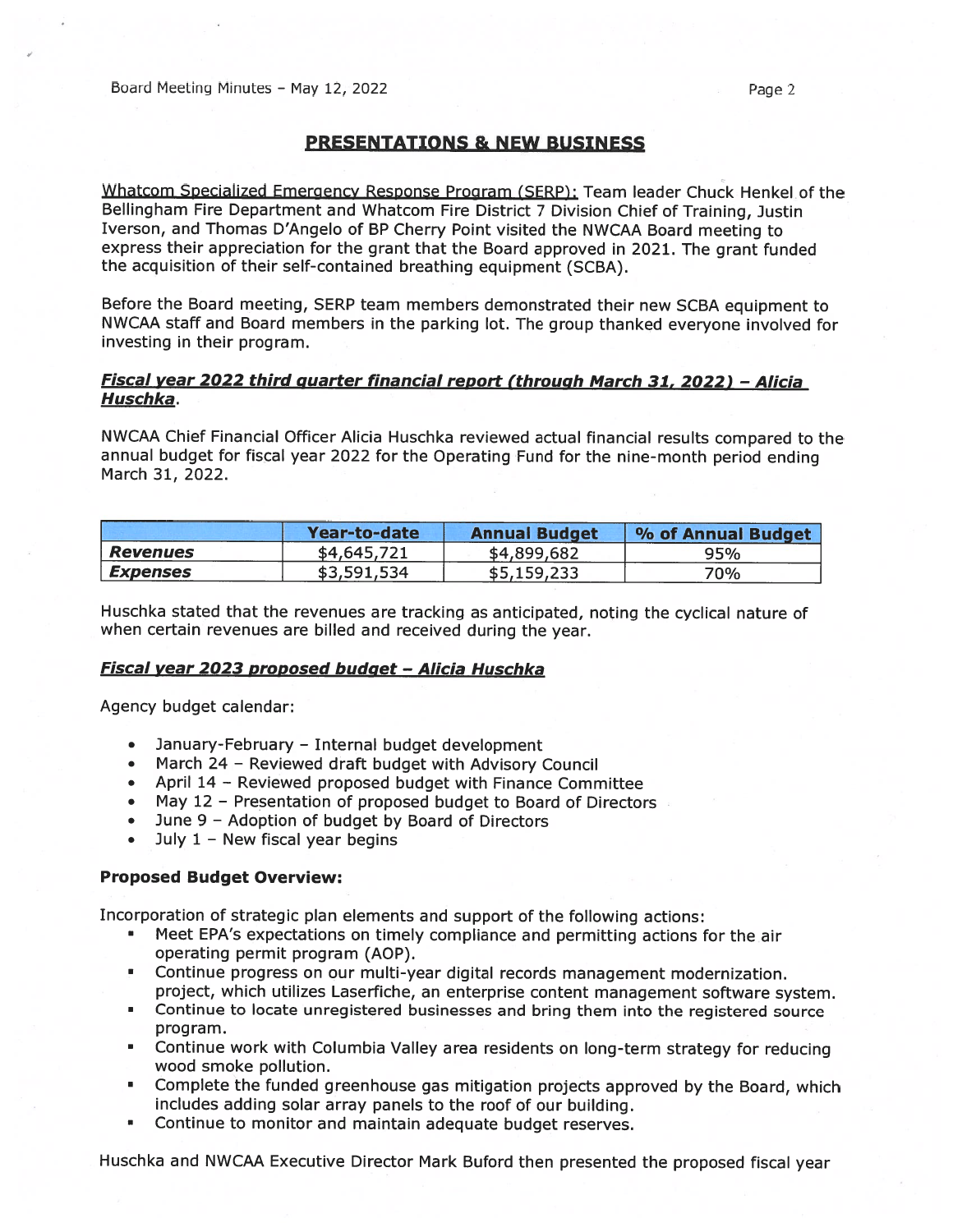Board Meeting Minutes – May 12, 2022 **Page 3** Page 3

2023 budget, highlighting the following items:

Revenues — Fiscal year <sup>2023</sup> total propose<sup>d</sup> revenues of \$4,981,786

- . Air Operating Permit program revenue before prior year adjustment is \$3,305,460 AOP facilities
- . Registered Source program fees of \$682,000; currently 534 sources/facilities
- . New Source Review fees \$100,000
- Per capita fee income of \$155,190 is budgeted at the same \$0.35 cents per capita rate established in 1989
- . Penalty revenue budgeted at \$85,000

Expenses — Fiscal year <sup>2023</sup> total propose<sup>d</sup> expenses of \$5,512,174

- . Personnel costs for 23.6 FTEs, include:
	- <sup>o</sup> 4.6% cost-of-living adjustment, based on 2021 annual average Consumer Price Index-Urban for the Seattle/Tacoma/Bellevue area
	- <sup>o</sup> Reflects the part-time Accounting Tech moved to full-time
- . New Air Quality Inspector full-time position not included
- . Outdoor burn program is \$100,000
	- . Columbia Valley woodstove replacement project gran<sup>t</sup> of \$260,000
- • Capital Outlay
	- <sup>o</sup> Scheduled air monitoring equipment replacements of \$55,000
	- <sup>o</sup> \$43,500 for vehicle replacement (Toyota RAV4 Plug-in Hybrid)
	- <sup>o</sup> \$100,000 for website redevelopment (over <sup>2</sup> years)
- . One-time projects funded from reserves:
	- <sup>o</sup> Upriver (east) Skagit County outdoor burn reduction <sup>p</sup>ilot project (Cumulative Reserve Fund) \$50,000
	- <sup>o</sup> Install PurpleAir Sensors at public schools in 3-county region, 10-15 installs/year (Cumulative Reserve Fund) \$4,000
	- <sup>o</sup> Solar Array project at NWCAA (SEP Fund), \$270,000
	- <sup>o</sup> Fire alarm & security alarm systems (Capital Reserve Fund), \$60,000
	- <sup>o</sup> Total one-time projects: \$384,000, 7% of budget

Fund balance and reserves - Fiscal year 2023 estimated Ending Operating Fund Balance and Reserve Funds' estimated balance at 6/30/2022:

| • Operating Fund                    | 990,000     |
|-------------------------------------|-------------|
| • Cumulative Reserve Fund           | 621,000     |
| Personnel Cost Reserve Fund         | 279,000     |
| • Capital Replacement Reserve Fund  | 193,000     |
| Legal Reserve Fund                  | 251,000     |
| • Total Other Fund Balance Reserves | \$1,344,000 |
|                                     |             |

Board members and Agency staff discussed the need to increase the \$0.35 Local Assessment per-capita rate. A new full-time position (FTE), air quality specialist/inspector, was included in the early drafts of the FY 2023 budget; however, the funding to suppor<sup>t</sup> the new position was not in <sup>p</sup>lace so the FTE was removed from the final draft of the budget. The Agency first needs to focus on revenue generation to suppor<sup>t</sup> this future cost that will be considered in the FY 2024 budget. The two revenues that are under review for potential increases are asbestos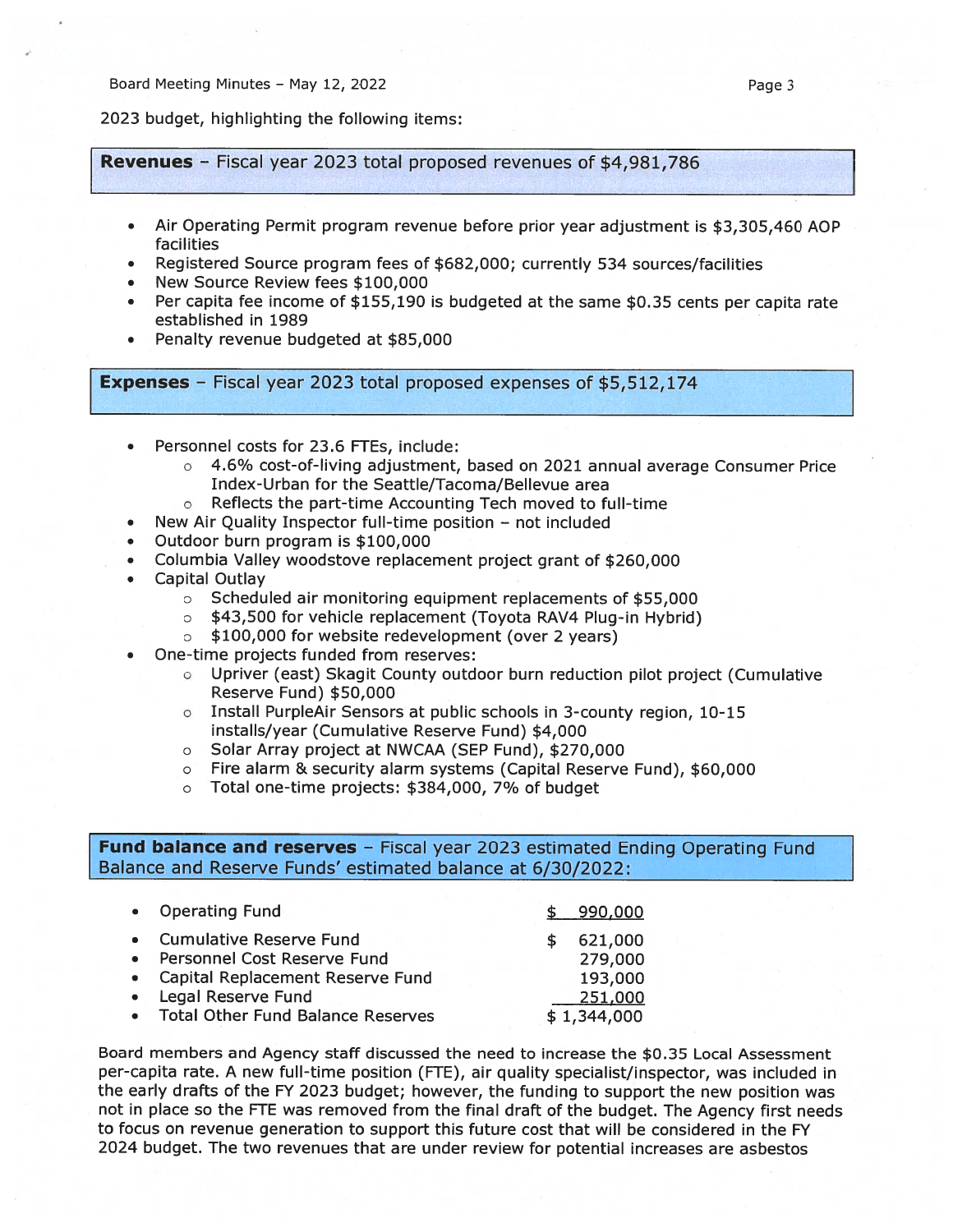Board Meeting Minutes – May 12, 2022 Page 4

fees and the per-capita Local Assessment which has been at the \$0.35 rate since 1989. A presentation and review of asbestos fees compared to program costs will be presented at <sup>a</sup> future meeting.

Huschka presented <sup>a</sup> comparison of all clean air agencies in Washington state and their percapita rates. NWCAA has the lowest per capita rate amongs<sup>t</sup> the group. Agency staff advocated for <sup>a</sup> 15-cent increase, to bring the total per capita rate to \$0.50 for the FY 2023 budget. The Advisory Council supported increasing the per-capita rate for the FY <sup>2023</sup> budget, so that the added Inspector position could be filled in 2024. Finance Committee members had indicated their suppor<sup>t</sup> for the increase from \$0.35 to \$0.50. After discussion, Board members indicated their suppor<sup>t</sup> for the proposed increase to the per capita rate.

Board members did not sugges<sup>t</sup> any other changes to the proposed fiscal year <sup>2023</sup> budget. Resolutions to adopt the fiscal year 2023 budget will be presented to the Board at the June 9 meeting for adoption.

# ACTION ITEMS

### <u> Resolution 598 - Amends the NWCAA Personnel Manual:</u>

NWCAA Chief Financial Officer Alicia Huschka reviewed the three proposed revisions to the NWCAA Personnel Manual.

- 1. Office Hours: The Personnel Manual states that the regular NWCAA office hours begin at 8:00 a.m. and end at 4:30 p.m. Monday through Friday. We propose changing our official office hours to begin at 8:30 a.m., ending at 4:30 p.m.
- 2. Holidays: Juneteenth, June 19<sup>th</sup>, became a recognized U.S. Federal holiday for the first time in 2021. It is now known as Juneteenth National Independence Day. The federal government, State of Washington, banks, and many local governmen<sup>t</sup> agencies and companies have added Juneteenth as <sup>a</sup> recognized holiday for their agencies. NWCAA proposes to add this holiday for our agency.
- 3. Leave, Annual Leave, bonus day for minimum sick leave used: Employees who use three or fewer sick days in <sup>a</sup> calendar year receive one additional vacation day added in the next calendar year. We propose eliminating this additional leave day as it could be viewed as encouraging staff to come to work even when they are sick, and/or it could incentivize employees to not use sick leave when they otherwise may need to. This proposed change originated from and is supported by staff.

Brian Heinrich made <sup>a</sup> motion to approved Resolution 598, seconded by Wesen. Board members approved the motion 5-0.

# Bills and claims

Board members discussed the bills and claims repor<sup>t</sup> for April 2022 (totaling \$360,357.28). Hudson made <sup>a</sup> motion to approve the April 2022 bills and claims. Todd Donovan seconded the motion, and the Board approved the bills and claims 5-0.

#### STAFF REPORTS

# Executive Director's repor<sup>t</sup> — Mark Buford